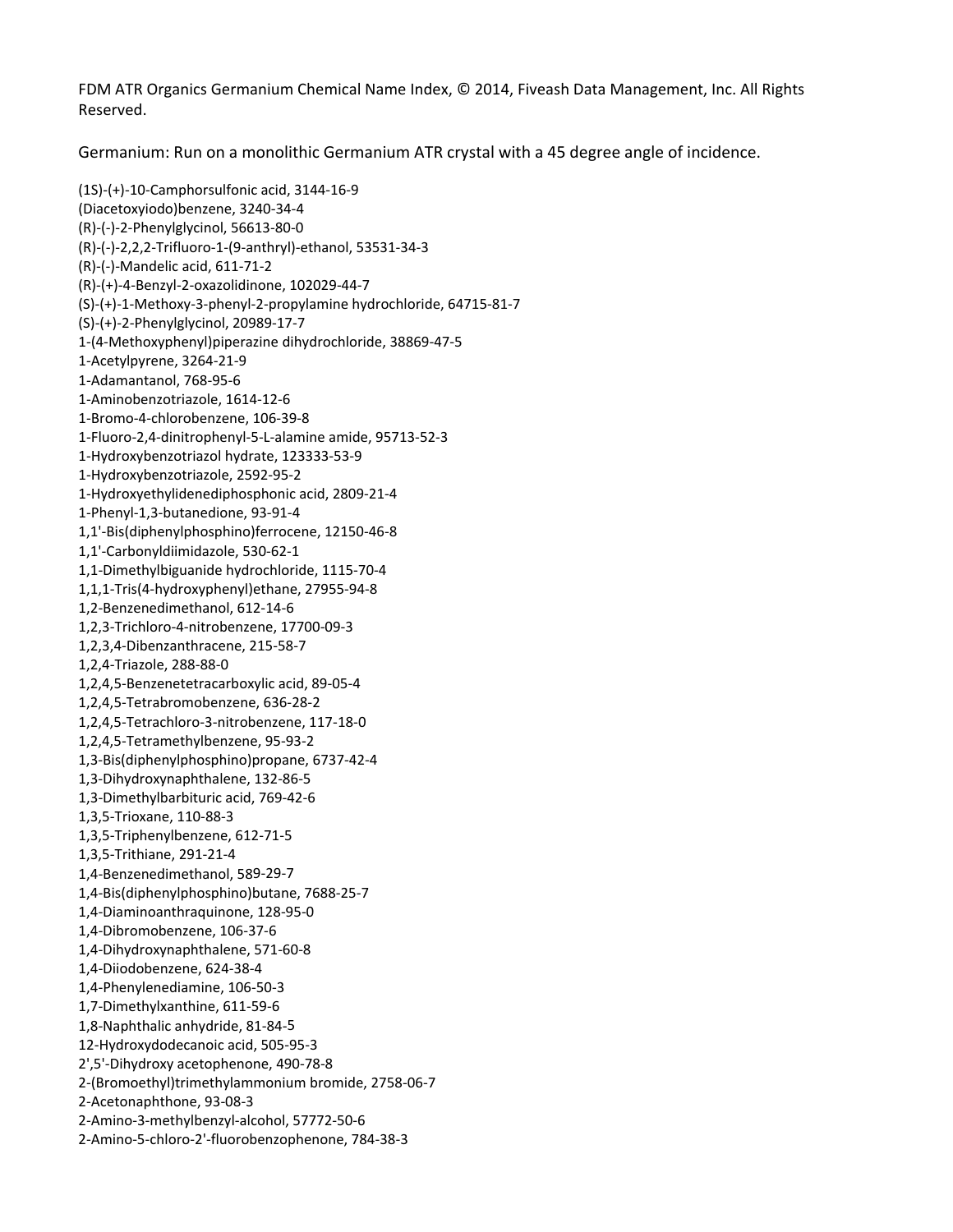‐Amino‐5‐chloropyridine, 1072‐98‐6 ‐Aminobenzothiazole, 136‐95‐8 ‐Aminobenzyl alcohol, 5344‐90‐1 ‐6 ‐Aminopyrimidine, 109‐12 2-Benzyl-2-thiopseudourea hydrochloride, 538-28-3 ‐9 ‐Bromo‐4'‐phenylacetophenone, 135‐73 2-Bromo-6-methoxynaphthalene, 5111-65-9 3‐7 ‐Bromobenzaldehyde, 6630‐3 2-Bromoethylamine hydrobromide, 2576-47-8 5 ‐Carboxybenzaldehyde, 119‐67‐ 2-Chloro-1-methylpyridinium iodide, 14338-32-0 ‐1 ‐Hydroxyacetophenone, 582‐24 4 ‐Naphthylacetic acid, 581‐96‐ 9 ‐Naphthylacetonitrile, 7498‐57‐ 2-Phenylethylamine hydrochloride, 156-28-5 2,2',6,6'-Tetrabromobisphenol A diallyl ether, 25327-89-3 2,3-Dichloro-5,6-dicyano-1,4-benzoquinone, 84-58-2 2,3,4-Trichlorophenol, 15950-66-0 , 85‐22‐3 2,3,4,5,6‐Pentabromoethylbenzene ‐5 2,3,5,6‐Tetrachlorophenol, 935‐95 3‐0 2,4'‐Dibromoacetophenone, 99‐7 2,4-Diamino-6-(hydroxymethyl)pteridine hydrochloride, 73978-41-3 ‐Aminoethanol, 141‐43‐5 ‐Benzoxazolinone, 59‐49‐4 ‐Bromo‐4'‐nitroacetophenone, 99‐81‐0 ‐Bromo‐5‐nitrobenzoic acid, 943‐14‐6 ‐Bromoacetamide, 683‐57‐8 ‐Bromobenzyl alcohol, 18982‐54‐2 ‐Bromoiodobenzene, 583‐55‐1 ‐Bromonaphthalene, 580‐13‐2 ‐Chloro‐4,6‐dimethoxy‐1,3,5‐triazine, 3140‐73‐6 ‐Chlorobenzoic acid, 118‐91‐2 ‐Cyanobenzoic acid, 3839‐22‐3 ‐Fluoro‐4‐nitrophenol, 403‐19‐0 ‐Fluorobenzoic acid, 445‐29‐4 ‐Hydroxynicotinic acid, 609‐71‐2 ‐Hydroxypyridine, 142‐08‐5 ‐Iodobenzoic acid, 88‐67‐5 ‐Methylimidazole, 693‐98‐1 ‐Nitrobenzaldehyde, 552‐89‐6 ‐Nitrobenzoic acid, 552‐16‐9 ‐Nitrobenzyl alcohol, 612‐25‐9 ‐Oxazolidinone, 497‐25‐6 ‐Pyridylacetic acid hydrochloride, 16179‐97‐8 ‐Tert‐butyl‐4‐methylphenol, 2409‐55‐4 ‐Thiobarbituric acid, 504‐17‐6 2,2‐Bis(hydroxymethyl)propionic acid, 4767‐03‐7 2,3‐Diamino naphthalene, 771‐97‐1 2,3‐Dichlorophenol, 576‐24‐9 2,3‐Xylenol, 526‐75‐0 2,3,5‐Trichlorophenol, 933‐78‐8 2,3,5‐Trimethylphenol, 697‐82‐5 2,3,6‐Trichlorophenol, 933‐75‐5 2,4‐Dimethyoxybenzaldehyde, 613‐45‐6 2,4,5‐Trichloronitrobenzene, 89‐69‐0 2,4,5‐Trichlorophenol, 95‐95‐4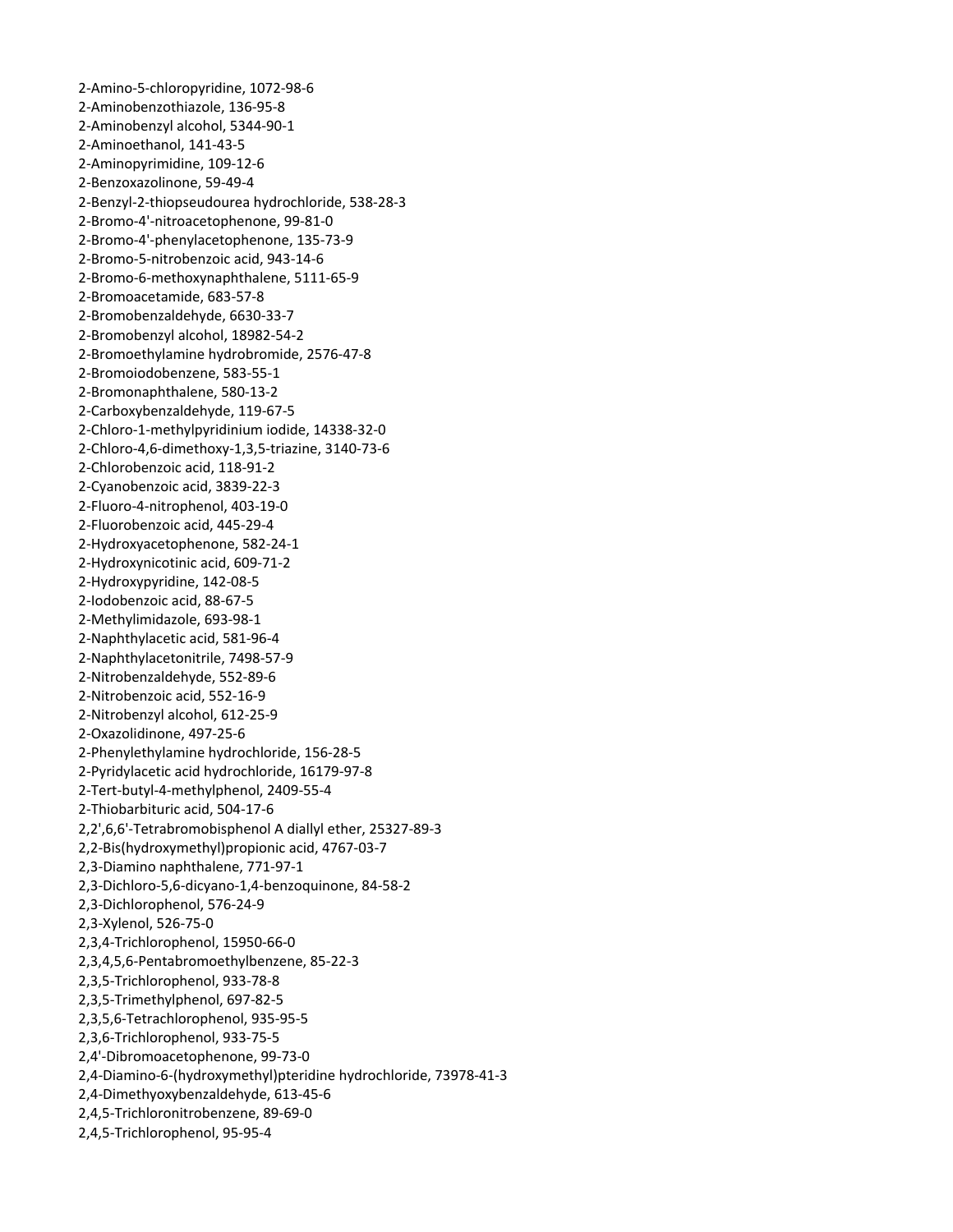2,4,5-Trihydroxybutyrophenone; THBP, 1421-63-2 2,4,5,6 Tetraamino-pyrimidine sulfate, 5392-28-9 2,4,6-Triallyloxy-1,3,5-triazine, 101-37-1 2,4,6-Trichlorophenol, 88-06-2 2,4,6-Trihydroxybenzoic acid monohydrate, 71989-93-0 2,4,6-Triisopropylbenzenesulfonyl chloride, 6553-96-4 2,4,6-Trimethylphenol, 527-60-6 2,5-Dibromobenzoic acid, 610-71-9 2,5-Dichlorobenzonitrile, 21663-61-6 2,5-Dihydroxybenzoic acid, 490-79-9 2,5-Diiodobenzoic acid, 14192-12-2 2,5-Dimercapto-1,3,4-thiadiazole, 1072-71-5 2,5-Diphenyloxazole, 92-71-7 2,5-Xylenol, 95-87-4 2,6-Dichlorophenol, 87-65-0 2,6-Dimethoxybenzoic acid, 1466-76-8 2,6-pyridinedicarboxylic acid, 499-83-2 2,6-Pyridinedimethanol, 1195-59-1 3'-Aminoacetophenone, 99-03-6 3'-Chloropropiophenone, 34841-35-5 3-(2,5-Dimethoxyphenyl)propionic acid, 10538-49-5 3-(Hydroxymethyl) benzonitrile, 874-97-5 3-(Trifluoromethyl) cinnamic acid, 779-89-5 3-Amino-1,2,4-triazole, 61-82-5 3-Aminobenzamide, 3544-24-9 3-Bromo-2-(bromomethyl)propionic acid, 41459-42-1 3-Bromoanisole, 2398-37-0 3-Bromopropylamine hydrobromide, 5003-71-4 3-Chlorobenzonitrile, 766-84-7 3-Chlorophenol, 108-43-0 3-Cyanobenzoic acid, 1877-72-1 3-Dimethylaminopropiophenone hydrochloride, 879-72-1 3-Fluorobenzoic acid, 455-38-9 3-Hydroxybenzyl alcohol, 620-24-6 3-Hydroxypicolinamide, 933-90-4 3-Hydroxypicolinic acid, 874-24-8 3-Iodoanisole, 766-85-8 3-Methyl-2-nitrobenzoic acid, 5437-38-7 3-Methyl-2-nitrobenzyl alcohol, 80866-76-8 3-Methylcholanthrene, 56-49-5 3-Nitrobenzyl bromide, 3958-57-4 3-Phenylpropyl triphenylphosphonium bromide, 7484-37-9 3-Pyridineacetic acid, 6419-36-9 3,3'-Diaminobenzidine tetrahydrochloride, 7411-49-6 3,3',5-Triiodo-L-thryonine sodium salt, 55-06-1 3,3',5,5'-Tetramethylbenzidine, 54827-17-7 3,4-Dichlorobenzonitrile, 6574-99-8 3,4-Dichlorophenol, 95-77-2 3,4-Dihydroxy-3-cyclobutene-1,2-dione, 2892-51-5 3,4-Dihydroxyphenylacetic acid, 102-32-9 3,4-Xylenol, 95-65-8 3,4,5-Trifluorobenzeneboronic acid, 143418-49-9 3,5-Dichlorophenol, 591-35-5 3,5-Dimethoxybenzoic acid, 1132-21-4 3,5-Xylenol, 108-68-9 4-(2-Methoxyethyl)phenol, 56718-71-9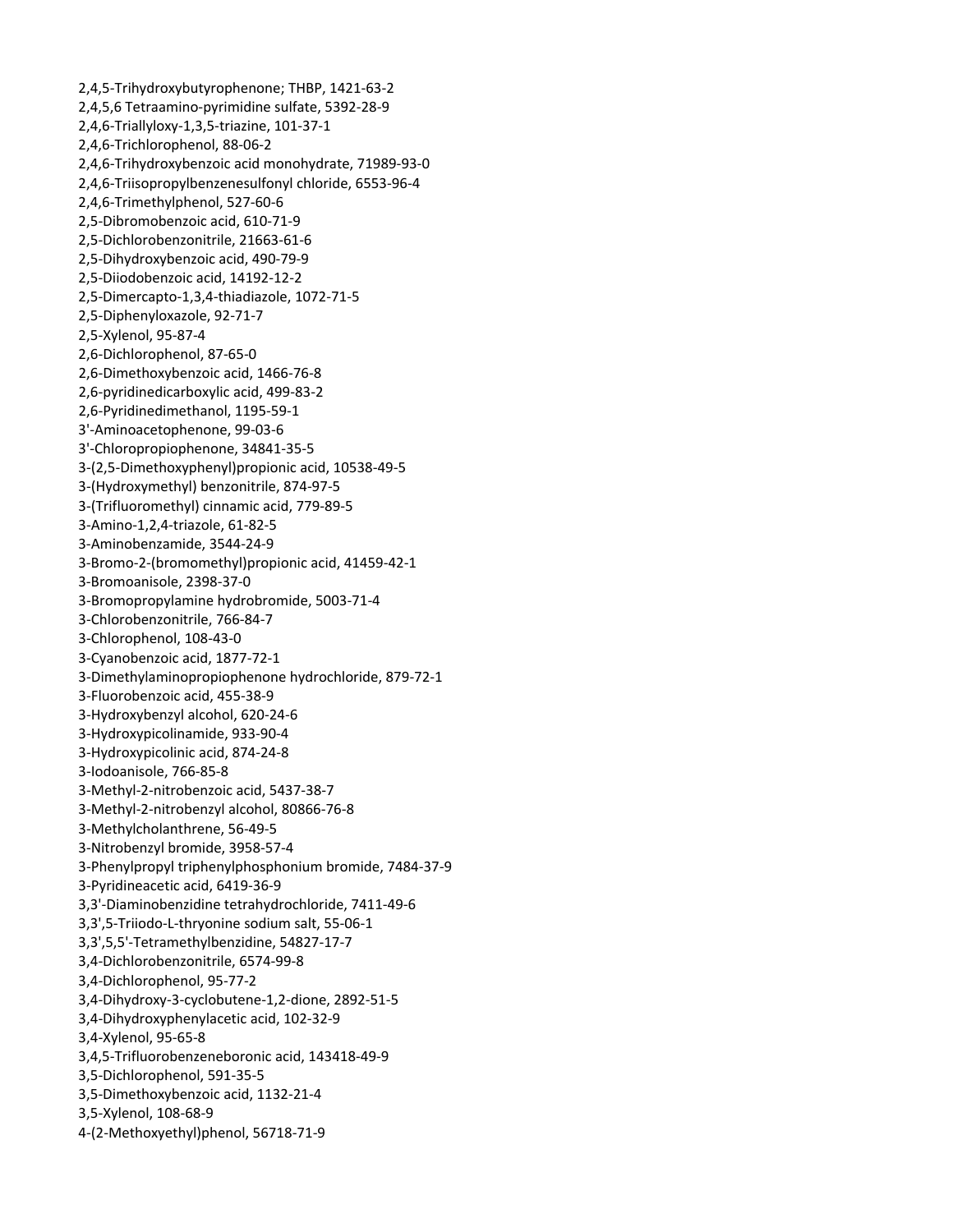‐(2‐Pyridylazo)‐resorcinol monosodium salt monohydrate, 16593‐81‐0 4-(Bromomethyl)phenylacetic acid, 13737-36-5 4-(Dimethylamino)azobenzene-4'-sulfonyl chloride, 56512-49-3 4-Amino-3-hydrazino-5-mercapto-1,2,4-triazole; Purpald, 1750-12-5, 72170-33-3 ‐3 ‐Aminobenzophenone, 1137‐41 3 ‐Aminophenylacetic acid, 1197‐55‐ ‐2 ‐Bromo‐2,6‐dimethylphenol, 2374‐05 ‐6 ‐Bromo‐3‐methyl‐benzonitrile, 41963‐20 ‐1 ‐Bromobenzyl bromide, 589‐15 ‐9 ‐Bromobutyl phenyl ether, 1200‐03 4-Bromophenylacetonitrile, 16532-79-9 ‐7 ‐Chlorobenzyl alcohol, 873‐76 4-Chlorophenylacetic acid, 1878-66-6 ‐88‐2 ‐Fluorobenzenesulfonyl chloride, 349 5 ‐Fluorobenzophenone, 345‐83‐ ‐1 ‐Fluorophenylboronic acid, 1765‐93 ‐8 ‐Hydroxybenzyl cyanide, 14191‐95 4-Hydroxymethyl-2,6-di-tert-butyl phenol, 88-26-6 4-Methylumbelliferone sodium salt, 5980-33-6 4-Nitrophenyl chloroformate, 7693-46-1 4-Picolyl chloride hydrochloride, 1822-51-1 4,4'-Dimethoxybenzophenone, 90-96-0 4,5,6-Triaminopyrimidine sulfate, 49721-45-1 5'-Chloro-2'-hydroxyacetophenone, 1450-74-4 5-Chlorosalicylaldehyde, 635-93-8 ‐(Benzyloxy)phenol, 103‐16‐2 ‐(Butylamino)benzoic acid, 4740‐24‐3 ‐(Hydroxymercuri)benzoic acid sodium salt, 138‐85‐2 ‐(Methylamino)benzoic acid, 10541‐83‐0 ‐(Phenylazo)‐diphenylamine, 101‐75‐7 ‐Amino‐3‐nitrophenol, 610‐81‐1 ‐Aminobenzamide, 2835‐68‐9 ‐Bromobenzoic acid, 586‐76‐5 ‐Bromobenzonitrile, 623‐00‐7 ‐Bromophenol, 106‐41‐2 ‐Chlorobenzamide, 619‐56‐7 ‐Chlorophenol, 106‐48‐9 ‐Dimethylaminopyridine, 1122‐58‐3 ‐Fluorobenzoic acid, 456‐22‐4 ‐Hydroxy‐(z)‐tamoxifen, 68047‐06‐3 ‐Hydroxy piperidine, 5382‐16‐1 ‐Hydroxybenzaldehyde, 123‐08‐0 ‐Hydroxypyridine, 626‐64‐2 ‐Iodobenzonitrile, 3058‐39‐7 ‐Iodotoluene, 624‐31‐7 ‐Methylumbelliferone, 90‐33‐5 ‐Nitrobenzyl alcohol, 619‐73‐8 ‐Nitrophenyl trifluoroacetate, 658‐78‐6 ‐Phenyl‐3‐buten‐2‐one, 122‐57‐6 ‐Phenylbutyric acid, 1821‐12‐1 ‐Pyrrolidinopyridine, 2456‐81‐7 4,4'‐DDT, 50‐29‐3 4,6‐Dihydroxypyrimidine, 1193‐24‐4 ‐Bromo‐2‐hydroxybenzyl alcohol, 2316‐64‐5 ‐Bromopyrimidine, 4595‐59‐9 ‐Bromouracil, 51‐20‐7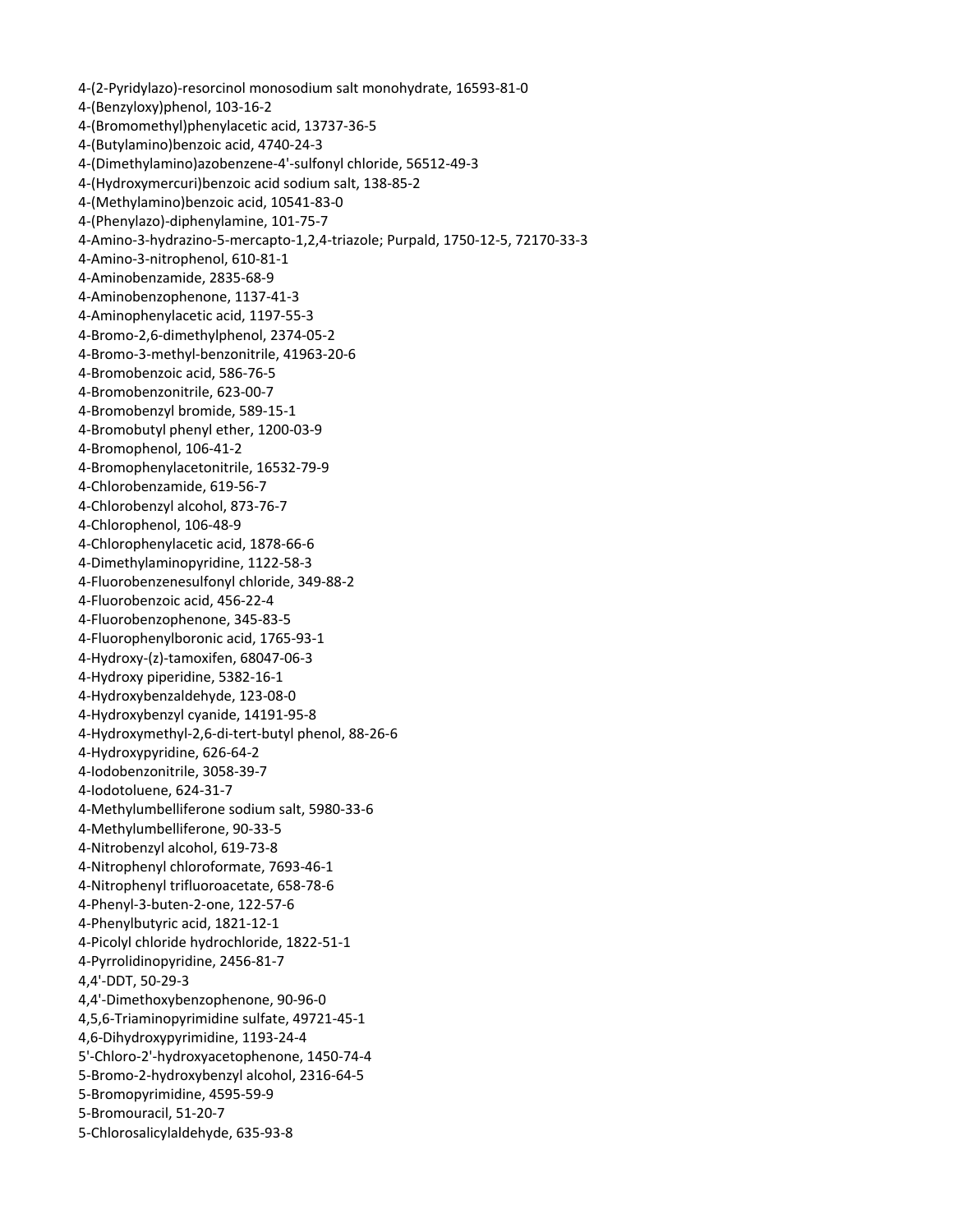5‐Chlorosalicylic acid, 321‐14‐2 5‐Methoxy‐2‐benzimidazolethiol, 37052‐78‐1 5-Nitroso-2,4,6-triaminopyrimidine, 1006-23-1, 24867-36-5 5,5'-Dithiobis(2-nitrobenzoic acid), 69-78-3 ‐1 6‐Aminonicotinic acid methyl ester, 36052‐24 ‐6 6‐Hydroxynicotinic acid, 5006‐66 ‐97‐6 7,12‐Dimethylbenz(a)anthracene, 57 6 8‐(Trifluoromethyl)‐4‐quinolinol, 23779‐96‐ 9-Fluorenemethanol, 24324-17-2 ‐2 a,a,a‐Trifluoro‐m‐toluic acid, 454‐92 alpha-Fluorocinnamic acid, 350-90-3 6‐88‐8 Amiloride hydrochloride hydrate, 201 ‐3 Anthranilic acid, 118‐92 Antipyrine, crystalline, 60-80-0 b-Naphthoflavone, 6051-87-2 Benzenesulfohydroxamic acid, 599-71-3 ‐2 Benzimidazole, 51‐17 Benzofuran-2-carboxylic acid, 496-41-3 Benzoic hydrazide, 613-94-5 4‐7 Benzotriazole, 95‐1 Benzoylformic acid, 611-73-4 Biphenyl-4-methanol, 3597-91-9 334‐95‐8 BOC‐D‐ASP(OTBU)‐OH DCHA, 200 Ciprofloxacin, 85721-33-1 Cyclohexyl phenyl ketone, 712-50-5 Cyclopropyltriphenylphosphonium bromide, 14114-05-7 D-(-)-Phenylglycine, 875-74-1 ecaborane (14), 17702‐41‐9 D Diethyldithiocarbamic acid sodium salt, 20624-25-3 5‐Pregnen‐3beta‐ol‐20‐one, 145‐13‐1 6‐Benzylaminopurine, 611‐95‐0 8‐Chlorotheophylline, 85‐18‐7 8‐Hydroxyquinoline, 148‐24‐3 9‐Bromofluorene, 1940‐57‐4 a,2,6‐Trichlorotoluene, 2014‐83‐7 a,a'‐Dibromo‐m‐xylene, 626‐15‐3 Acetamidine hydrochloride, 124‐42‐5 Acrylamide, 79‐06‐1 Adipic acid, 124‐04‐9 Aminoguanidine bicarbonate, 2200‐97‐7 Anthracene, 120‐12‐7 Anthraquinone, 84‐65‐1 Ascorbic acid, 50‐81‐7 Benz[a]anthracene, 56‐55‐3 Benzhydrol, 91‐01‐0 Benzohydroxamic acid, 495‐18‐1 Benzoic acid, 65‐85‐0 Benzoin, 579‐44‐2 Bibenzyl, 103‐29‐7 Butyl 4‐hydroxybenzoate, 94‐26‐8 Carbon tetrabromide, 558‐13‐4 Catechol, 120‐80‐9 Coumarin, 91‐64‐5 Cytosine, 71‐30‐7 D‐Valine, 640‐68‐6 Diiodomethane, 75‐11‐6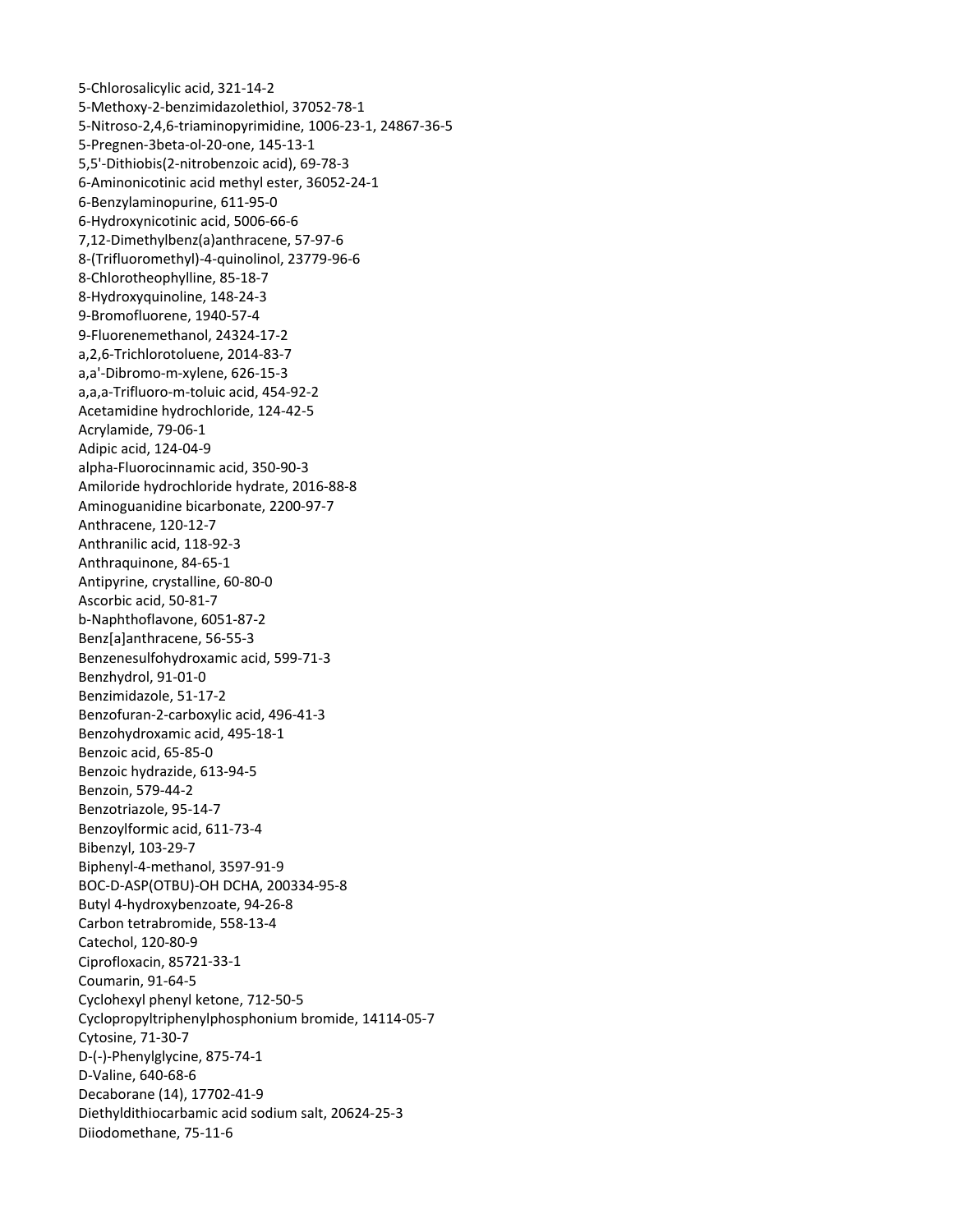Dimethyl oxalate, 553‐90‐2 Diphenyamine, 122‐39‐4 Diphenylacetylene, 501‐65‐5 Diphenylphosphine oxide, 4559-70-0 Dodecanedioic acid, 693-23-2 65‐6 Erythorbic acid, 89‐ Ethyl N-BOC-4-oxopyrrolidine-3-carboxylate, 146256-98-6 Ethylenediaminetetraacetic acid disodium salt dihydrate, 6381-92-6 FMOC-O-trityl-L-homoserine, 111061-55-3 Glycinamide hydrochloride, 1998-10-6 H-Trp-Trp-OH, 20696-60-0 Harmine hydrochloride, 343-27-1 Hexamethylenetetramine, 100-97-0 Hydroxylamine hydrochloride, 5470-11-1 Iminosuccinimide, 256-96-2 Indole-3-propionic acid, 830-96-6 ‐1 Indole‐3‐pyruvic acid, 392‐12 4247‐02‐3 Isobutyl paraben, Isopropyl paraben, 4191-73-5 L-Phenylalanine, 63-91-2 Lawesson reagent, 19172-47-5 Lazabemide hydrochloride, 103878-83-7 ‐7 Maleic acid, 110‐16 Methanesulfonic acid, 75-75-2 Methyl-d3-triphenylphosphonium iodide, 1560-56-1 Methyl-d3-triphhenylphosphonium iodide, 1560-56-1 ‐4 Methyl 5‐hydroxynicotinate, 30766‐22 Diphenylsulfide, 139‐66‐2 Dipterex, 68‐105‐95 Dithizone, 60‐10‐6 Famotidine, 76824‐35‐6 Fluoranthene, 206‐44‐0 Fumaric acid, 110‐17‐8 g‐Aminobutyric acid, 56‐12‐2 Glutaric acid, 110‐94‐1 Glycine, 56‐40‐6 Glyoxylic acid, 298‐12‐4 Hypoxanthine, 68‐94‐0 Imidazole, 288‐32‐4 Iminodibenzyl, 494‐19‐9 Indole, 120‐72‐9 Isatoic anhydride, 118‐48‐9 Isomannide, 641‐74‐7 Isophthalic acid, 121‐91‐5 Kinetin, 525‐79‐1 L‐Glutamic acid, 56‐86‐0 L‐Tartaric acid, 87‐69‐4 Lecithin, 8002‐43‐5 Lithium benzoate, 553‐54‐8 Luteolin, 491‐70‐3 m‐Terphenyl, 92‐06‐8 Malonic acid, 141‐82‐2 Methyl 4‐aminobenzoate, 619‐45‐4 Methyl 4‐chlorobenzoate, 1126‐46‐1 Methyl isodehydroacetate, 41264‐06‐6 Methyl nicotinate, 93‐60‐7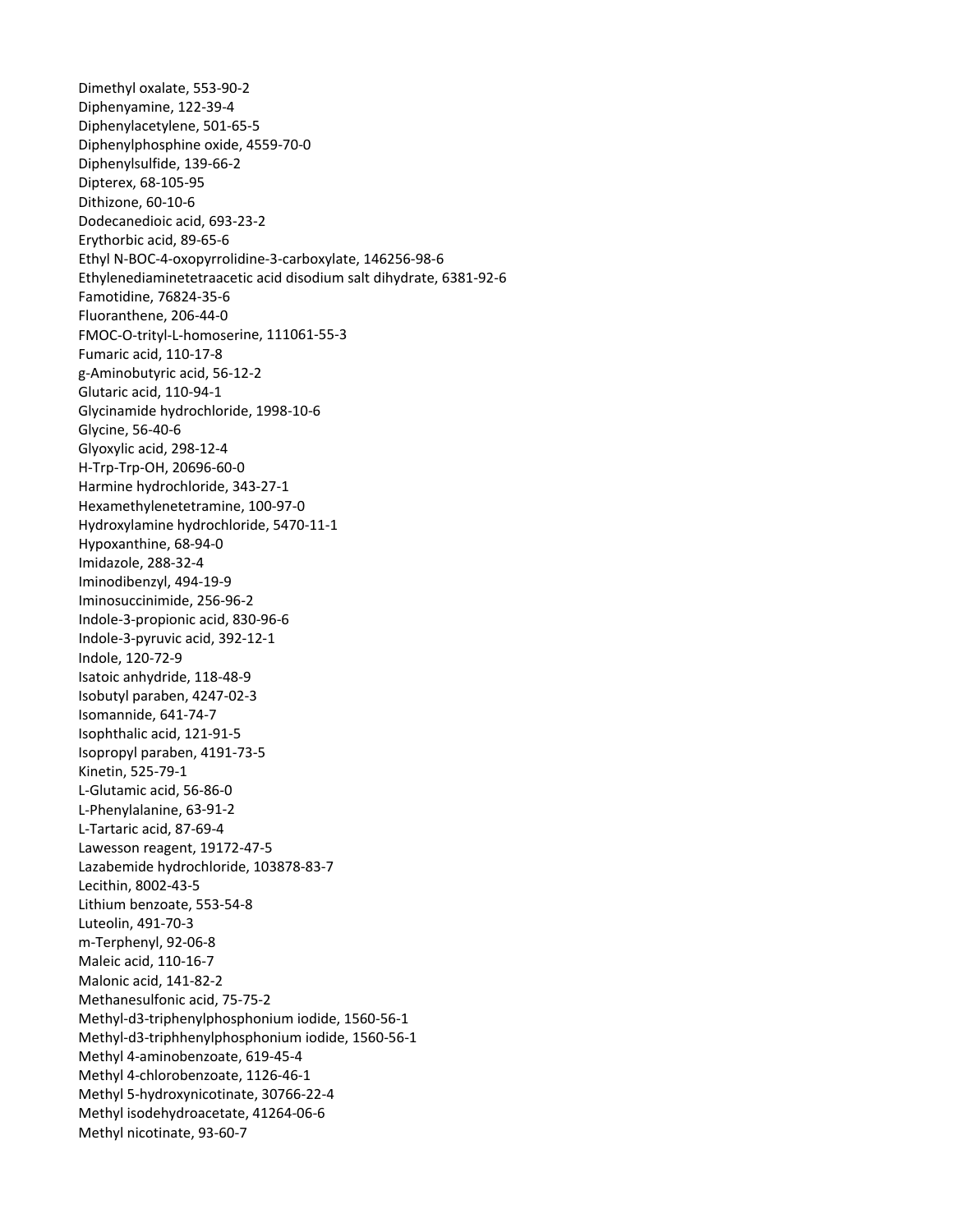Methyl(triphenylphosphoranylidene)acetate, 2605-67-6 Methyltriphenylphosphonium Bromide, 1779-49-3 N-(2-acetamido)-2-iminodiacetic acid; ADA, 26239-55-4 N-(2-Bromoethyl)phthalimide, 574-98-1 N-Acetyl-L-cysteine, 616-91-1 N-Hydroxyacetamidine, 22059-22-9 N-Hydroxysuccinimide, 6066-82-6 N-lodosuccinimide, 516-12-1 N-Phenylanthranilic acid, 91-40-7 Nicotinic acid N-oxide, 2398-81-4 Nicotinuric acid; Nicotinylglycine, 583-08-4 Nifedipine, 21829-25-4 O-Benzylhydroxylamine hydrochloride, 2687-43-6 o-Cresol, 95-48-7 o-Dianisidine dihydrochloride, 20325-40-0 o-Terphenyl, 84-15-1 o-Toluic acid, 118-90-1 Orcinol monohydrate orotic anhydride, 6153-39-5 Oxalic acid, 144-62-7 Oxindole, 59-48-3 p-Anisic acid, 100-09-4 p-Anisic anhydride, 794-94-5 p-Anisylchlorodiphenylmethane, 14470-28-1 p-Chlorophenoxyacetic acid, 122-88-3 p-Cresol, 106-44-5 p-Quaterphenyl, 135-70-6 p-Terphenyl, 92-94-4 p-Toluenesulfonic acid monohydrate, 6192-52-5 p-Toluenesulfonyl chloride, 98-59-9 p-Toluic acid, 99-94-5 Pamoic acid disodium salt, 6640-22-8 Paraformaldehyde-d2, 32008-59-6 Pentachlorophenol, 87-86-5 Perylene, 198-55-0 Phenanthrene, 85-01-8 Phenazine Methosulfate, 299-11-6 Phenol, 108-95-2 Phenyl disulfide, 882-33-7 Phenylhydrazine hydrochloride, 59-88-1 Phenylthiocarbamide (1-phenyl-2-thiourea), 103-85-5 Phosphonoacetic acid, 4408-78-0 Phthalic acid, 88-99-3 Phthalimide, 88-96-0 Pimelic acid, 111-16-0 Procaine hydrochloride, 51-05-8 Propyl gallate, 121-79-9 Protamine sulfate; Salmine, 9009-65-8; 53597-25-4 Pterine, 2236-60-4 Pyrazole, 288-13-1 Pyrene, 129-00-0 Pyridinium p-toluenesulfonate, 24057-28-1 Pyridoxine, 65-23-6 Pyrrolidinedithiocarbamate ammonium salt, 5108-96-3 Quinacrine dihydrochloride, 69-05-6 Quinidine, 56-54-2 rac-2,2'-Bis(diphenylphosphine)-1,1'-binaphthyl, 98327-87-8